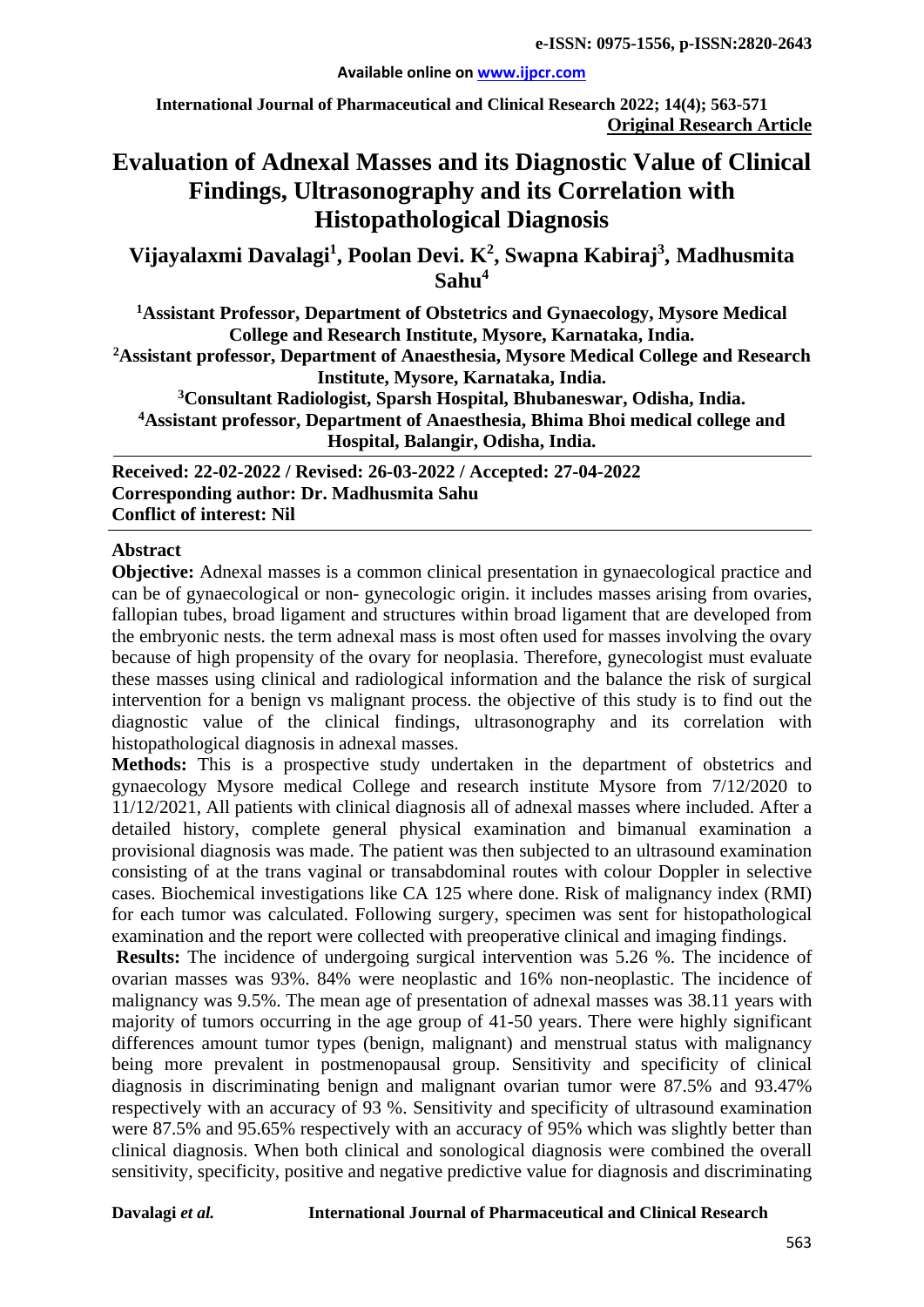benign neoplasm where 87.5%, 96.7%, 70% and 98.8 8% with a false positive rate of 39% and false negative rate of 1.11 %. Their combined accuracy was 96%. CA 125 as a laboratory test showed a sensitivity of 62.5%, specificity of 84.25% and an accuracy of 82.14%. Risk of malignancy index (RMI) more than 200 showed a sensitivity of 62.5%, specificity of 95.65% and an accuracy of 93 %. Surface epithelial tumor- serous type, was the most common histological finding followed by mucinous type among both benign and malignant neoplasms. **Conclusion:** Ovarian masses contribute to a majority of adnexal masses and are a common site for neoplasia. Clinical findings, sonography with Doppler correlates positively with histopathology in early detection of malignancy and its appropriate management. **Keywords:** Adnexal mass, clinical, histopathology, ultrasound

This is an Open Access article that uses a fund-ing model which does not charge readers or their institutions for access and distributed under the terms of the Creative Commons Attribution License (http://creativecommons.org/licenses/by/4.0) and the Budapest Open Access Initiative (http://www.budapestopenaccessinitiative.org/read), which permit unrestricted use, distribution, and reproduction in any medium, provided original work is properly credited.

## **Introduction**

Adnexal mass is a common clinical presentation in Gynaecologic practice and can be of Gynaecologic or non-Gynaecologic origin.[1-4] The term adnexa is derived from pleural form of the Latin word meaning "appendage" it includes ovaries, fallopian tubes, broad ligament and structures within broad ligament that are developed from embryonic nests. The term adnexal mass is most often used for masses involving the ovary because of high propensity of the ovary for neoplasia.[5-7] Fewer neoplasms occur in the fallopian tube which are generally involved and inflammatory process. Differential diagnosis of adnexal mass is complex and includes functional cysts , benign and malignant ovarian tumors, paraovarian cysts, tubo-ovarian abscesses, hydrosalpinx, ectopic pregnancies, tubal malignancy, broad ligament fibroid, fimbrial cysts, sigmoid colon or colon distended with gases are feces, pelvic kidney and pregnancy in bicornuate uterus. These masses pose both a diagnostic and management dilemma. The differential diagnosis is extensive, and most masses are benign. Ultrasonography is the primary modality used for detection and characterization of adnexal masses. Sonography including Doppler study are useful to make early and more specific preoperative diagnosis and evaluation of adnexal masses and to develop individual strategies to avoid unnecessary intervention. [8-10] Many screening algorithms like risk of malignancy algorithm (ROMA) are being actively investigated at the present but there is no sufficient evidence to support the routine use of pelvic ultrasound and CA 125 to screen for ovarian cancers in general population.

## **Methodology**

This prospective study was undertaken in the department of obstetrics and Gynaecology, Mysore medical College, Mysore from 7/12/2020 to 11/12/2021

**Inclusion criteria:** All patient with clinical diagnosis of adnexal masses during the study period

## **Exclusion criteria:**

- Age less than 15 years
- pregnancy with adnexal masses
- mass arising from an abdominal organ on laparotomy (Non-gynaecological cause)
- patient who does not get operated

**Method of collection of data:** Detailed history about demographic factors, presenting complaints and menstrual histories were obtained. Complete general physical examination and bimanual examination was performed, and provisional diagnosis was made. An ultrasound examination consisting of either transvaginal or transabdominal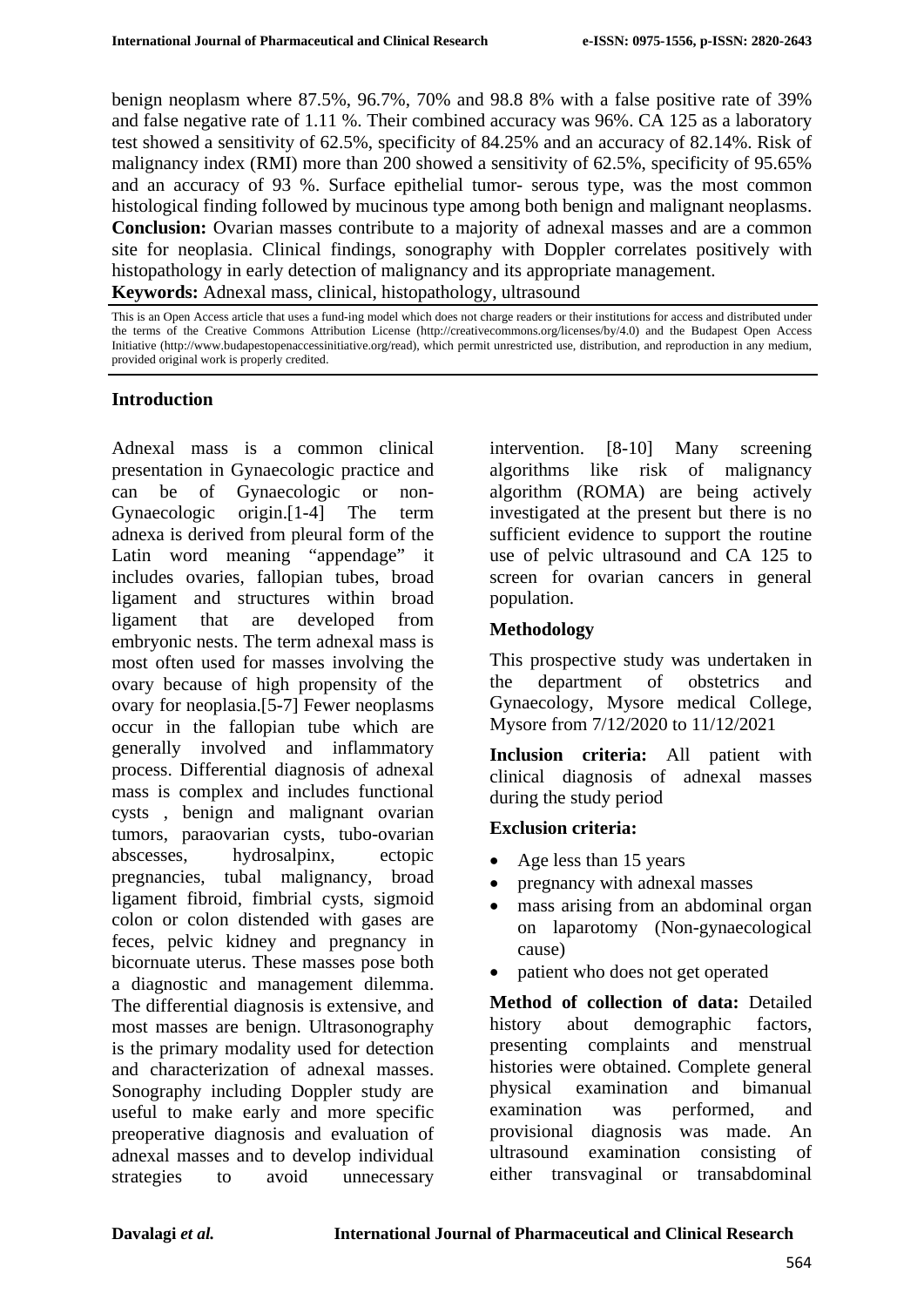sonography with colour Doppler for suspicious cause of malignancy were done to evaluate the adnexal masses. Sonographic finding regarding size of the adnexal mass, laterality, locularity, solid elements hemorrhage, presence of ascites, evidence of metastasis and Doppler studies with pulsatility and resistance index were assessed. An ultrasound diagnosis was made. Standard laboratory tests consisting of complete hemogram, fasting and postprandial blood sugar, liver and renal function tests, beta HCG (in suspicious of pregnancy) and CA 125 with cutoff value of 35U/ml were taken prior to surgery. RMI for each tumour was calculated. Laparotomy was performed. Following surgery, specimens were sent for histopathological examination and the reports were correlated with preoperative clinical and imaging findings. Accuracy of clinical and ultrasound diagnosis was assessed. Sensitivity, specificity, negative predictive value and positive predictive value of clinical findings, sonography, CA-125 and RMI in predicting malignancy for each at adnexal mass were noted and tabulated using SPSS for windows ( v16).

## **Results:**

Number of cases of adnexal masses with surgical interventions were 100 with incidence of 5.26%. The incidence of ovarian masses was 93%.84% were neoplastic and 16% were non neoplastic. The incidence of malignancy was 9.5%.

| AGE GROUP(YRS) | <b>NUMBER OF CASES</b> | $\%$ |
|----------------|------------------------|------|
| -21            |                        |      |
| $21 - 30$      | 31                     | 31   |
| $31 - 40$      | $\overline{2}$         |      |
| $41 - 50$      | 27                     | 27   |
| $51-60$        | 8                      |      |
| $>60$          | 6                      |      |
| <b>TOTAL</b>   | 100                    | 100  |
|                |                        |      |

**Table 1: Age Distribution of Adnexal Masses**

The patient ages ranged from 17 to 80 with a mean age of presentation of adnexal masses being 38.11 years. In the present study, majority of patients (79%) were in

the age group 21-50 yrs. 14% of patients were more than 51yrs of age. Only 7% were below 20yrs of age.

|  |  | Table 2: Relation between Age of Patients and Malignancy |
|--|--|----------------------------------------------------------|
|  |  |                                                          |

|           |           |            | Benign | <b>Malignant</b> | <b>Total</b> |
|-----------|-----------|------------|--------|------------------|--------------|
| Age Group | $20$      | Count      | 7      | 0                | 7            |
|           |           | % of Total | 8.3%   | $0\%$            | 8.3%         |
|           | $21 - 30$ | Count      | 22     |                  | 23           |
|           |           | % of Total | 26.2%  | 1.2%             | 27.4%        |
|           | $31 - 40$ | Count      | 16     | $\mathbf 0$      | 16           |
|           |           | % of Total | 19%    | $0\%$            | 19%          |
|           | $41 - 50$ | Count      | 19     | 5                | 24           |
|           |           | % of Total | 22.6%  | 6%               | 28.6%        |
|           | 51-60     | Count      | 7      |                  | 8            |
|           |           | % of Total | 8.3%   | $1.2\%$          | 9.5%         |
|           | $>60$     | Count      | 5      |                  | 6            |
|           |           | % of Total | 6%     | 1.2%             | 7.1%         |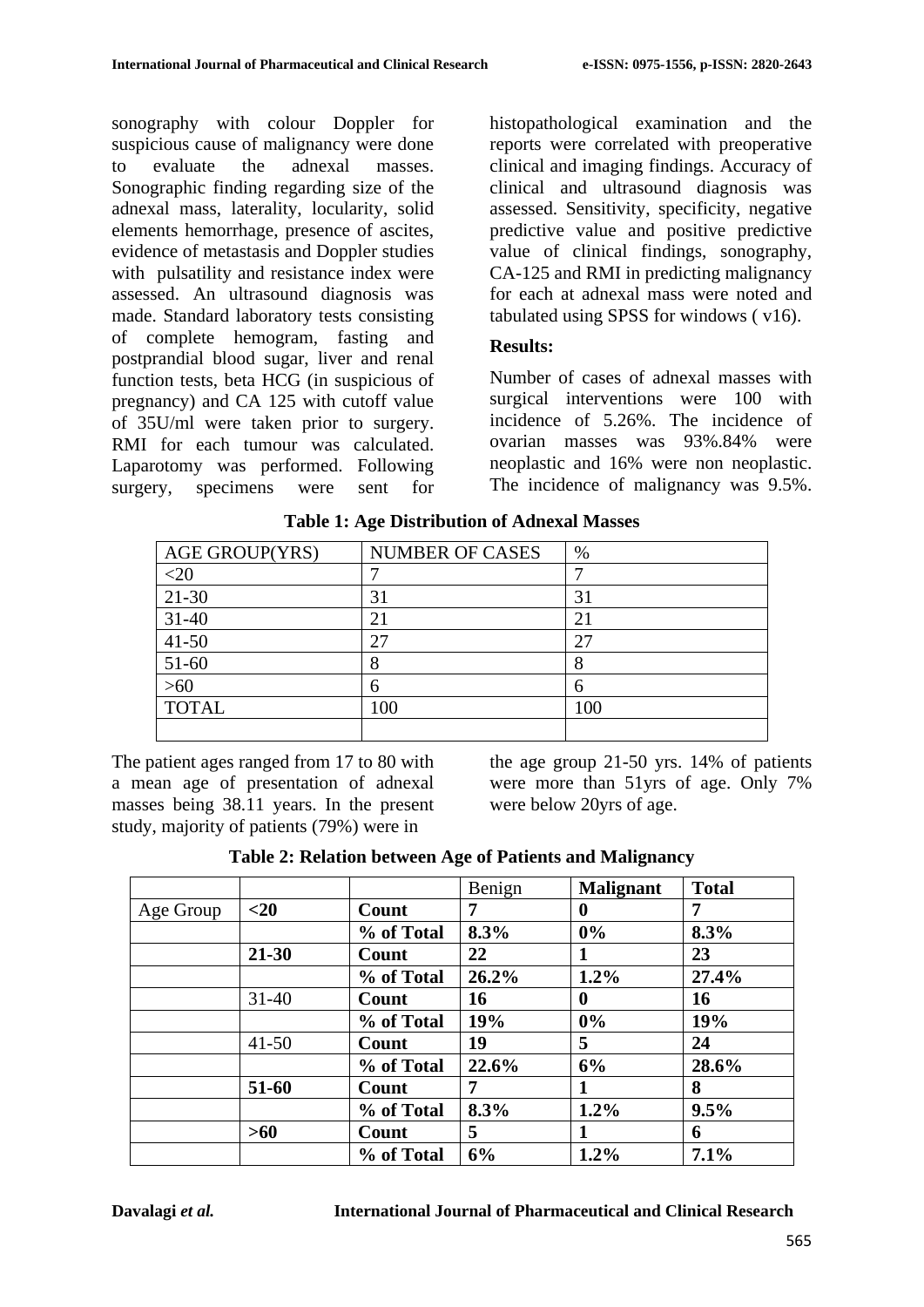| <b>Total</b> | Count      | 76            | $\mathbf{o}$           | 84   |
|--------------|------------|---------------|------------------------|------|
|              | % of Total | $5\%$<br>90.5 | $9.5\%$<br>$\mathbf o$ | 100% |

There were no significant differences among tumor types regarding the age

 $(x^2=7.13;F=5;P=0.211)$ 

| <b>Clinical diagnosis</b> | <b>Frequency</b> | $\frac{6}{9}$ |
|---------------------------|------------------|---------------|
| Acute abdomen (torsion,   | $\overline{Q}$   | 9%            |
| haemorrhage)              |                  |               |
| <b>ENDOMETRIOSIS</b>      |                  | 3%            |
| Benign tumors             | 75               | 75%           |
| Malignant tumors          | 13               | 13%           |
| Total                     | 100              | 100%          |

#### **Table 3: Clinical Diagnosis**

**75 cases** were clinically diagnosed to be benign tumours, majority being ovarian in origin (97.33%) with 2 cases of broad ligament leiomyomas. Malignancy was diagnosed in 13 cases.9 cases presented as

acute abdomen with features suggestive of either torsion, haemorrhage or rupture ovarian cyst, majority being torsion in 5 cases. Endometriotic cyst ovary were diagnosed in 3 cases.

| <b>Ultrasound Diagnosis</b> | Frequency | $\%$  |
|-----------------------------|-----------|-------|
| Acute abdomen               |           | 11.0% |
| Endometriosis               |           | 5%    |
| Benign tumours              | 73        | 73%   |
| Malignant tumours           |           | 11%   |
| Total                       | 100       | 100%  |

**Table 4: Ultrasound Diagnosis**

On ultrasound, 73 cases were diagnosed to be benign tumours out of which 71 were ovarian in origin and 2 arising from the uterus.2 cases had both fibroid and ovarian tumours. 11 cases were detected to be malignant by usg with doppler studies

showing decreased resistance and pulsatility index within the tumour. 9 cases showed features of either torsion or haemorrhage ovarian cysts, 2 cases with hydrosalphinx and the rest 3 cases diagnosed as endometriotic cyst.

| <b>Table 5: Laparotomy Diagnosis</b> |  |
|--------------------------------------|--|
|--------------------------------------|--|

| Laparotomy findings | Frequency | $\%$ |
|---------------------|-----------|------|
| Acute abdomen       |           | 9%   |
| Endometriosis       |           | 5%   |
| Benign tumours      | 78        | 78%  |
| Malignant tumours   |           | 8%   |
| Total               | 100       | 100% |

On laparotomy, 78 cases were found to be benign tumours out of which 76 cases were of ovarian origin, the other 2 being broad ligament fibroid. 4 cases had both

ovarian tumour and fibroid uterus. 8 cases were found to be malignant ovarian tumours all subjected to staging laparotomy. Majority of tumours were restricted to one ovary with intact capsule with tumour found on surface of ovary.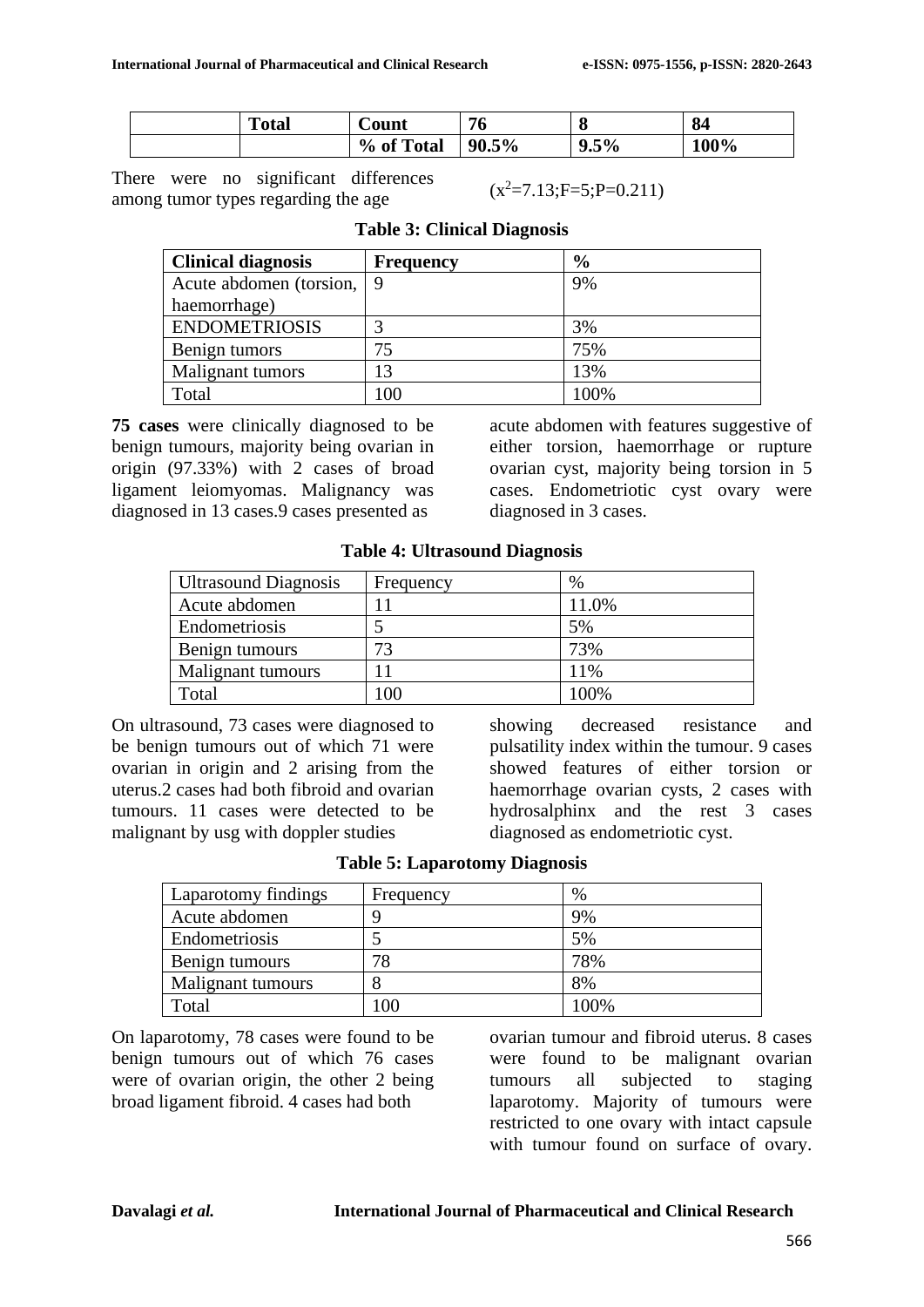Only 1 case had ascites with enlarged paraaortic lymph nodes for which for which lymph nodes sampling was done along with stating laparotomy. Out of the 9 cases that presented as acute abdomen,5 showed features of haemorrhage, 4 with torsion and 4 cases having both torsion and haemorrhage into cysts. Most of them were benign tumours presenting as torsion and haemorrhage with only 5 being functional cysts,4 cases were hydrosaphinx, 2 had unilateral TO mass. 5 cases were found to be endometriotic cysts.

| <b>HPR TYPES</b>           | Frequency      | $\%$    |
|----------------------------|----------------|---------|
| Serous cystadenoma         | 36             | 36.0    |
| Mucinous cystadenoma       | 18             | 18.0    |
| Haemorrhagic ovarian cyst  | 5              | 5.0     |
| Dermoid cyst               | 9              | 9.0     |
| Endometriosis              | 6              | 6.0     |
| Hydrosalphinx              | $\overline{4}$ | 4.0     |
| Torsion cyst               | 3              | $3.0\,$ |
| <b>Serous</b>              | 3              | 3.0     |
| cystadenocarcinoma         |                |         |
| Simple cyst                | $\overline{2}$ | 2.0     |
| Leiomyoma                  | $\overline{2}$ | 2.0     |
| Mucinous                   | $\overline{2}$ | 2.0     |
| cystadenocarcinoma         |                |         |
| Squamous cell carcinoma    | $\mathbf{1}$   | 1.0     |
| in dermoid                 |                |         |
| papillary<br><b>Serous</b> | $\mathbf{1}$   | 1.0     |
| cystadenofibroma           |                |         |
| Ovarian fibroma            | 1              | 1.0     |
| Papillary<br>seromucinous  | $\mathbf{1}$   | 1.0     |
| cystadenocarcinoma         |                |         |
| Fimbrial cyst              | $\mathbf{1}$   | 1.0     |
| Seromucinous               | $\mathbf{1}$   | 1.0     |
| cystadenoma                |                |         |
| Tubo ovarian mass          | $\overline{2}$ | 2.0     |
| Yoik sac tumor             | $\mathbf{1}$   | 1.0     |
| Total                      | 100            | 100.0   |

| <b>Table 6: Histopathology Types</b> |  |  |  |  |  |  |
|--------------------------------------|--|--|--|--|--|--|
|--------------------------------------|--|--|--|--|--|--|

In our study, most common histopathological type was serous cystadenoma (36%) followed by mucinous cystadenoma in 18% cases. Other benign tumours consisted of dermoid cyst in 9 cases, leiomyoma in 2 cases and 1 case each of ovarian fibroma and seromucinous(mixed) type. Malignant tumour types included 3 cases of serous type,2 cases of mucinous variety, 1 case each of seromucinous type, yolk sac

tumour and squamous cell carcinoma arising in a dermoid cyst. Other histological varieties included hemorrhage in 5 cases,torsion in 3 cases, Endometriosis in 6 cases, functional cyst in 2 cases, fimbrial cyst in 1 case, tuboovarian mass in 2 cases showing xanthogranulomatous oophoritis with chronic salphingitis, 4 cases of hydrosalphinx was seen with one case involving both sides.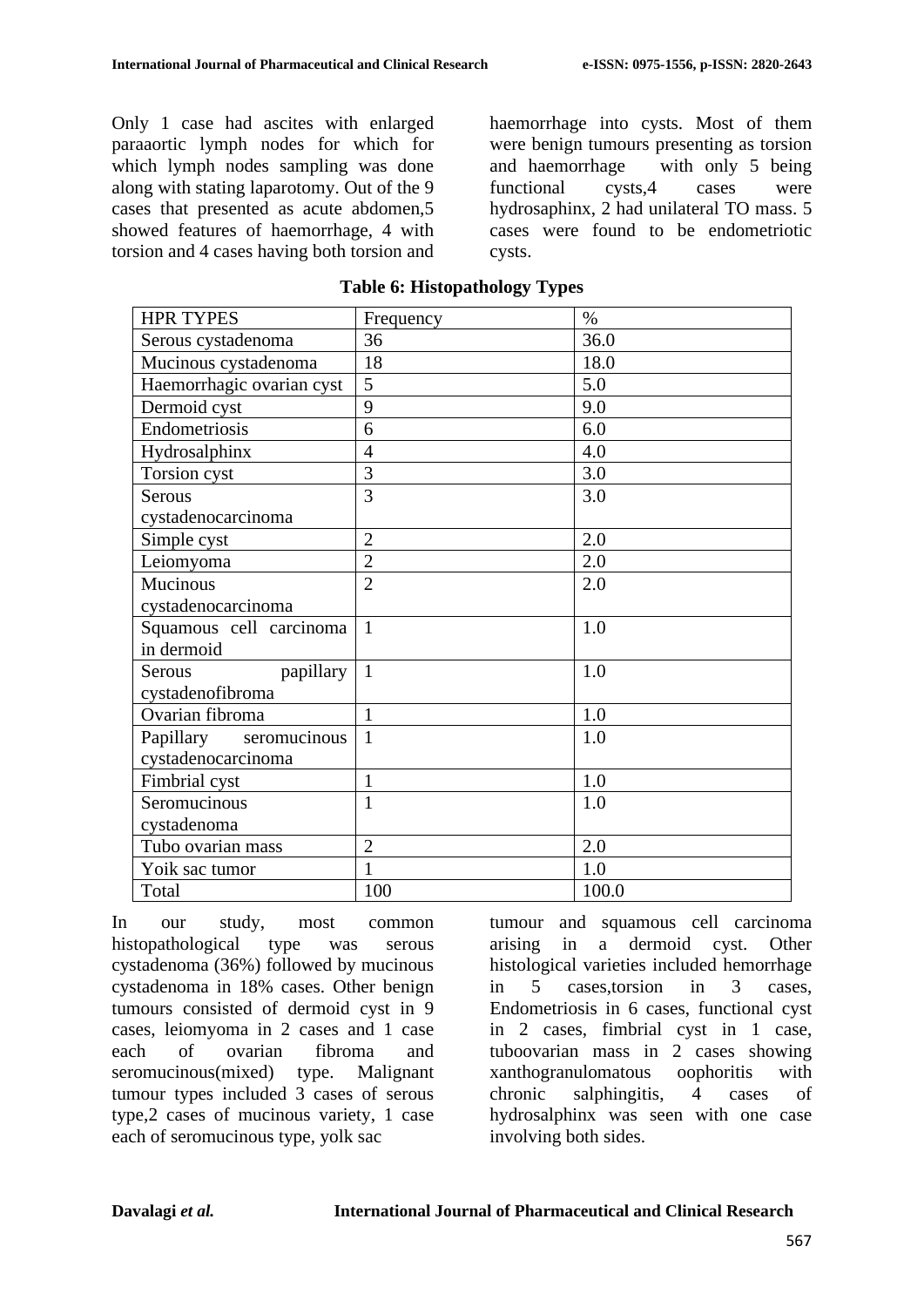÷.

| Clinicaldiagnosis |                     | <b>USG</b> diagnosis | Total                                |                |                |        |
|-------------------|---------------------|----------------------|--------------------------------------|----------------|----------------|--------|
|                   |                     | Acuteabdomen         | Benign<br>Endometriosis<br>Malignant |                |                |        |
| Acute abdomen     | Count               | 8                    | 1                                    | $\theta$       | $\theta$       | 9      |
|                   | of<br>%<br>total    | 8.0%                 | 1.0%                                 | 0%             | 0%             | 9.0%   |
| Endometriosis     | Count               | $\theta$             | 3                                    | $\theta$       | $\overline{0}$ | 3      |
|                   | of<br>$\%$<br>total | 0%                   | 3.0%                                 | 0%             | 0%             | 3.0%   |
| Benign            | Count               | 3                    | 1                                    | 69             | $\overline{2}$ | 75     |
|                   | $\%$<br>of<br>total | 3.0%                 | 1.0%                                 | 69.0%          | 2.0%           | 75.0%  |
| Malignant         | Count               | $\Omega$             | $\overline{0}$                       | $\overline{4}$ | 9              | 13     |
|                   | % of<br>total       | 0%                   | 0%                                   | 4.0%           | 9.0%           | 13.0%  |
| Total             | Count               | 11                   | 5                                    | 73             | 11             | 100    |
|                   | of<br>%<br>total    | 11.0%                | 5.0%                                 | 73.0%          | 11.0%          | 100.0% |
|                   |                     |                      |                                      |                |                |        |

|  |  |  |  |  | Table 7: Clinical and Usg Diagnosis Discrepancies in Diagnosis of Adnexal Masses |
|--|--|--|--|--|----------------------------------------------------------------------------------|
|--|--|--|--|--|----------------------------------------------------------------------------------|

There is an excellent agreement between clinical and ultrasound diagnosis in

diagnosing adnexal masses with kappa value 0.742.

## **Table 8: Clinical and Laparotomy Diagnosis Discrepencies in Diagnosis of Adnexal Masses**

|                    |                     | Laparotomy diagnosis |                |                |                | Total  |
|--------------------|---------------------|----------------------|----------------|----------------|----------------|--------|
| Clinical diagnosis |                     | Acute<br>abdomen     | Endometriosis  | Benign         | Malignant      |        |
| Acute<br>abdomen   | Count               | 8                    | $\mathbf{1}$   | $\overline{0}$ | $\Omega$       | 9      |
|                    | of<br>$\%$<br>total | 8.0%                 | 1.0%           | 0%             | 0%             | 9.0%   |
| Endometriosis      | Count               | $\Omega$             | 3              | $\theta$       | $\overline{0}$ | 3      |
|                    | of<br>$\%$<br>total | 0%                   | 3.0%           | 0%             | 0%             | 3.0%   |
| Benign             | Count               | 1                    | 1              | 71             | $\overline{2}$ | 75     |
|                    | of<br>$\%$<br>total | 1.0%                 | 1.0%           | 71.0%          | 2.0%           | 75.0%  |
| Malignant          | Count               | $\overline{0}$       | $\overline{0}$ | $\overline{7}$ | 6              | 13     |
|                    | of<br>$\%$<br>total | 0%                   | 0%             | 7.0%           | 6.0%           | 13.0%  |
| Total              | Count               | 9                    | 5              | 78             | 8              | 100    |
|                    | of<br>$\%$<br>total | 9.0%                 | 5.0%           | 78.0%          | 8.0%           | 100.0% |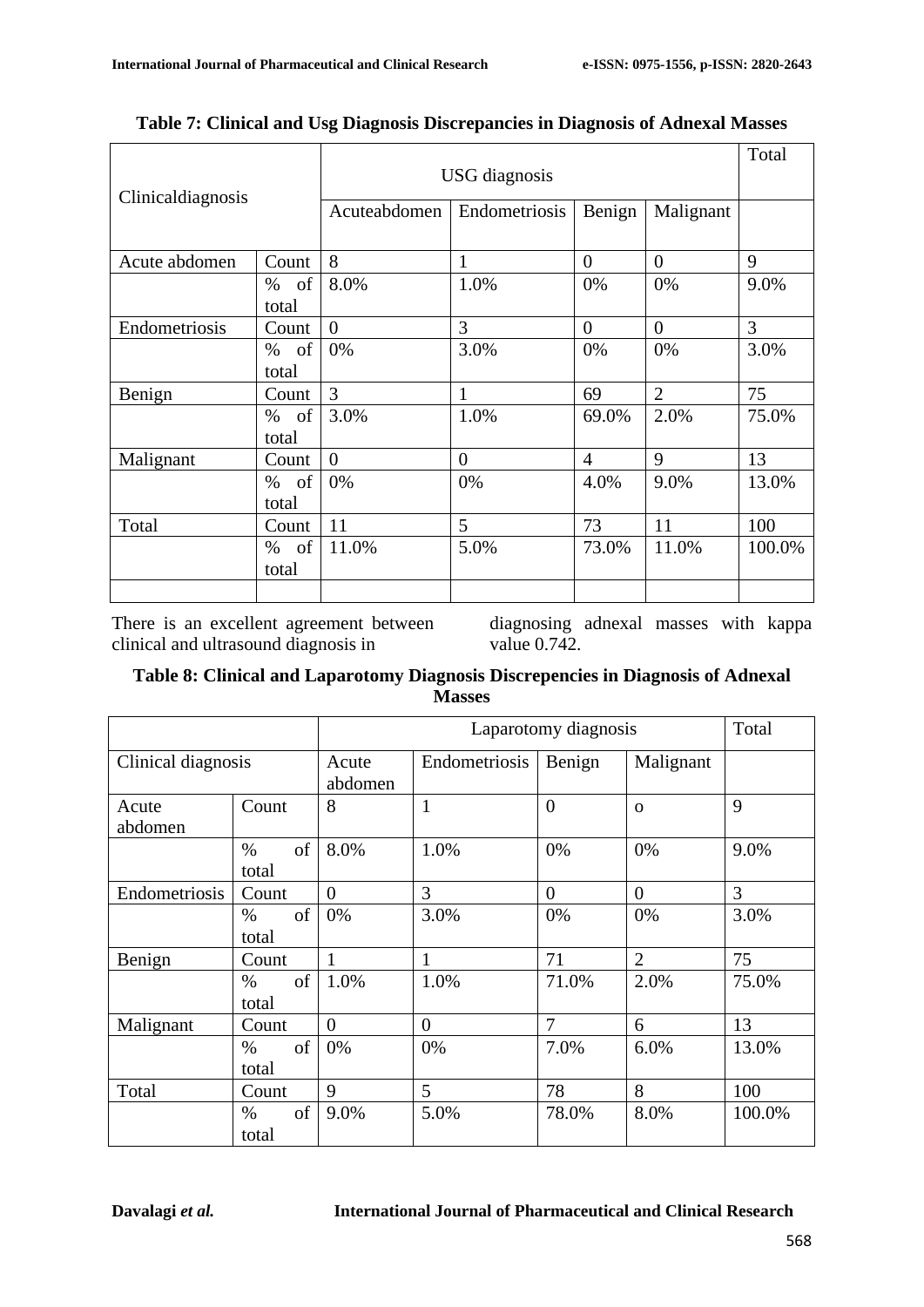There is an excellent agreement between clinical and laparotomy diagnosis in diagnosing adnexal masses with kappa value 0.696.

|                    |                     | <b>HPR REPORT</b> |                | Total          |                |        |
|--------------------|---------------------|-------------------|----------------|----------------|----------------|--------|
| Clinical diagnosis |                     | Acute<br>abdomen  | Endometriosis  | Benign         | Malignant      |        |
| Acute<br>abdomen   | Count               | 8                 | $\mathbf{1}$   | $\overline{0}$ | $\overline{0}$ | 9      |
|                    | of<br>$\%$<br>total | 8.0%              | 1.0%           | 0%             | 0%             | 9.0%   |
| Endometriosis      | Count               | $\overline{0}$    | 3              | $\overline{0}$ | $\overline{0}$ | 3      |
|                    | of<br>$\%$<br>total | 0%                | 3.0%           | 0%             | 0%             | 3.0%   |
| Benign             | Count               | $\overline{2}$    | $\overline{2}$ | 70             | 1              | 75     |
|                    | of<br>$\%$<br>total | 2.0%              | 2.0%           | 70.0%          | 1.0%           | 75.0%  |
| Malignant          | Count               | $\theta$          | $\theta$       | 6              | $\overline{7}$ | 13     |
|                    | of<br>$\%$<br>total | 0%                | 0%             | 6.0%           | 7.0%           | 13.0%  |
| Total              | Count               | 10                | 6              | 76             | 8              | 100    |
|                    | of<br>$\%$<br>total | 10.0%             | 6.0%           | 76.0%          | 8.0%           | 100.0% |

| Table 9: Clinical and Histopathology Diagnosis Discrepancies in Diagnosis of Adnexal |
|--------------------------------------------------------------------------------------|
| <b>Masses</b>                                                                        |

There is an excellent agreement between clinical and laparotomy diagnosis in diagnosing adnexal masses with kappa value 0.706.

#### **Discussion**

Ovarian cancer carries the worst prognosis among all gynaecological cancers mainly due to lack of effective screening methods for early detection of the disease. [11] Accurate pre-operative prediction of the benign for malignant nature of an adnexal mass is essential for proper management [11]. In the present study, out of 1899 admissions in the gynaecology ward, Incidence of adnexal masses undergoing surgical intervention was 5.26 %. Mean age group of presentation of adnexal masses was 38 years. Mean age of malignant tumor was 45 years which is similar to the other studies done by mondal et al [12] and Wasim et al [13]. Who reported the mean age as 48 and 49.5 years respectively. Result from European studies shows that the age-specific incidence rate arise sharply from around 40-44 years peaking among women in their 70s and 80s. [15] The number of cases is highest among the women in their 60s and 70s accounting for almost half the diagnosis. [16] Thus the increasing trend of ovarian neoplasms in young age group in our population is noted.

Among the ovarian neoplasms, 90.46% where benign and 9.54 % malignant. These findings comparable with Sharda et al.,  $[14]$  pili et al  $[17]$  and jha et al  $[18]$ study.

The very fact that a women is in menopause presents a risk that the adnexal mass is of malignant nature. [16] which is confirmed by the result of our study. On the other hand, patients in the reproductive period more often have been benign lesions. This result is seen in similar studies by Dotlic et la [19] and Milan et al. [11] where there were highly significant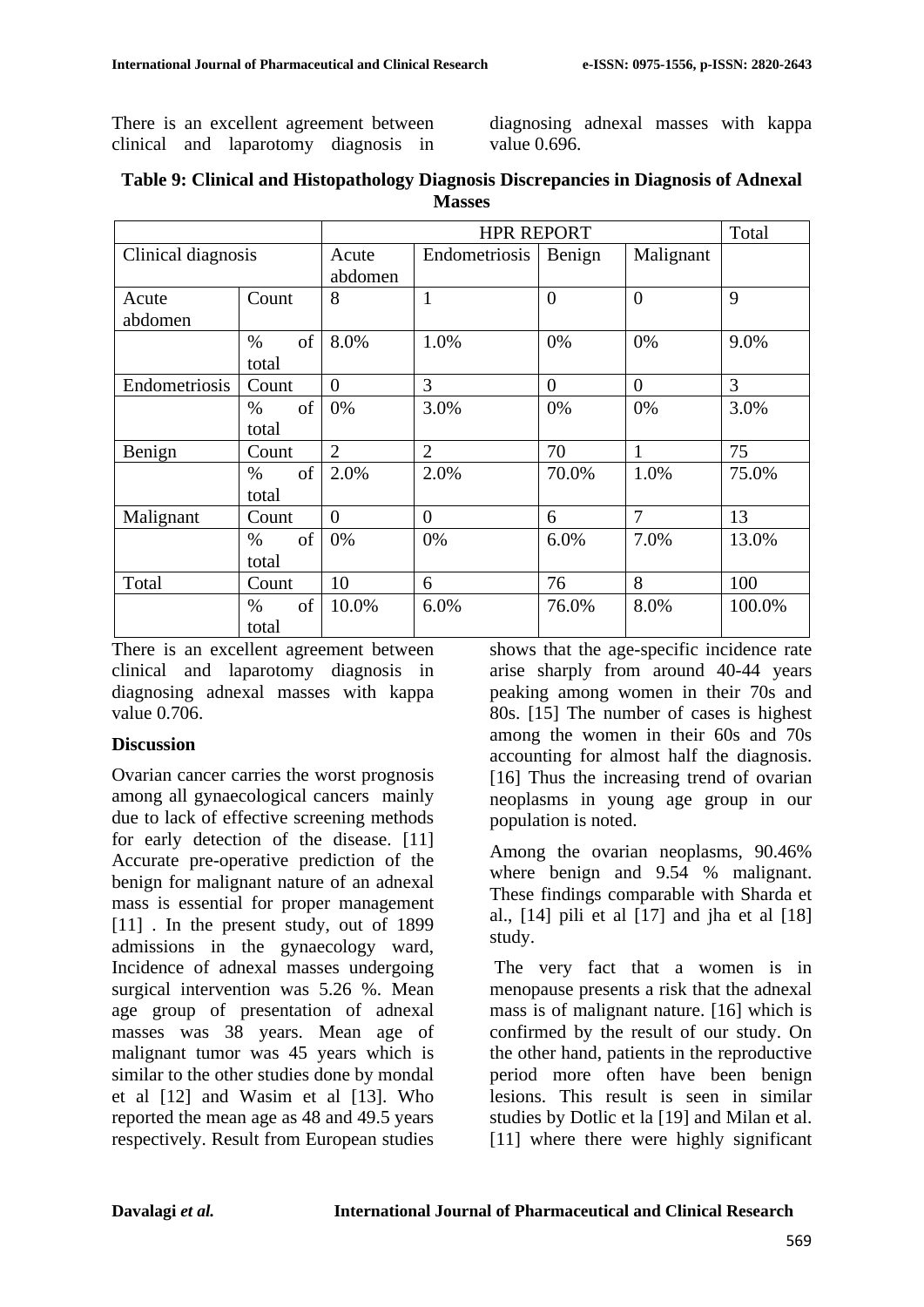difference among tumor types( benign, malignant) regarding menstrual status of examined women with malignant tumors being more frequent in postmenopausal group.

 Abdominal pain was the most common presentation in both groups in our study, but was not statistically different, whereas other studies have reported more association with malignant disease. [24] In benign group this would have been due to increased tumor size, ascites, endometriosis and complications of ovarian cyst, as most patient presented late none of our cancer patient with asymptomatic while few other studies have reported 7-15% of over in Cancer patients to be asymptomatic. [25] There is an excellent agreement between clinical, USG and laparotomy diagnosis in diagnosing adnexal masses.

#### **Conclusion**

**O**varian masses contribute to a majority of adnexal masses and they are a common site for neoplasia. They manifest a wide spectrum of clinical, morphologic and histopathological features. The role of clinical evaluation in the diagnosis of early malignancy is of limited value and so the need for other diagnostic tools is mandatory. Ultrasonography with doppler has high diagnostic value in diagnosing the nature of ovarian masses and in predicting malignancy. Histopathology is the gold standard for evaluation of benign and malignant adnexal masses. Thus clinical examination in combination with ultrasonography positively correlate with histopathology in early detection of malignancy and its appropriate management.

**Author Contribution:** The first author Dr. Vijayalaxmi Davalagi and the second author Dr. Poolan Devi. K. were involved in Data collection, design of the article, Data analysis and interpretation, while the third author Dr. Swapna Kabiraj and the corresponding Author (fourth author) Dr. madhusmita sahu were involved in the technical aspect, revision and drafting of the manuscript, final approval of version to be published.

## **Biblography**

- 1. Padilla LA, Radosevich DM, milad MP. Limitations of pelvic examination for evaluation of the female pelvic organs.int j. gynaecol obstet. Jan2005;88(1);84-8
- 2. Topalak O,saygili U, soyturk m,karaca n,batur y,uslut, et al.serum ca 125 level in ovarian and non ovarian benign and malignant diseases;a comparative study, gynaecol oncol, apr 2002;85(1):108-13
- 3. Atri M, Nazarnia S, Bret PM, Aldis AE, Kintzen G, Reinhold c, Endovaginal sonographic appearance of benign ovarian masses. Radiographics 1994;14:747-60
- 4. Osmors R. Sonographic evaluation of ovarian masses and its therapeutic implications. Ultrasound Obstet Gynecol 1996;8:217-22.
- 5. Sohaey R, Grdner TL, Woodward PJ et al. Sonographic diagnosis of peritoneal inclusion cysts. J Ultrasound med 1995;14-913.
- 6. Wageman R, Williams R. Conservative therapy for adnexal torsion. A case Report. J Reprod med 1990;35:833-4.
- 7. Juan Rosai. Rosai and Ackerman's surgical pathology,  $10^{th}$ Edition,2011;1562-1606.
- 8. Sutton CL, Mc kinney CD, Jones JE, Gay SB. Ovarian masses revisited; radiologic and pathologic correlation. Radiographics 1992:12:853-77.
- 9. Ulbright TM, Roth LM: Common epithelial tumors of the ovary, proliferating and of low malignant potential. Semin diagn pathol 1985;2:2-15.
- 10. Jacob l, oram d, Fairbanks j, turner j, frost c, grudzinskas jg, a risk of